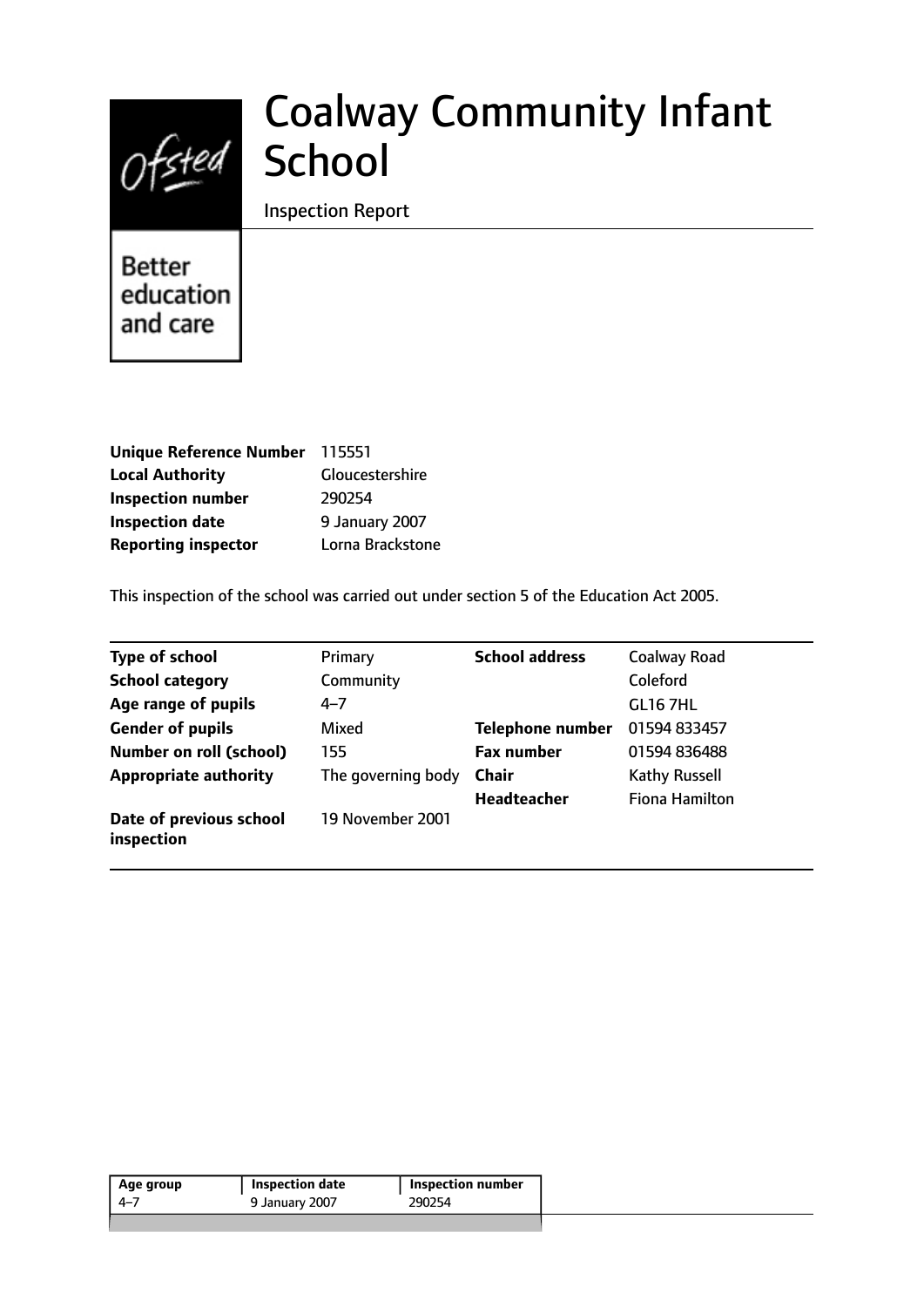© Crown copyright 2007

Website: www.ofsted.gov.uk

This document may be reproduced in whole or in part for non-commercial educational purposes, provided that the information quoted is reproduced without adaptation and the source and date of publication are stated.

Further copies of this report are obtainable from the school. Under the Education Act 2005, the school must provide a copy of this report free of charge to certain categories of people. A charge not exceeding the full cost of reproduction may be made for any other copies supplied.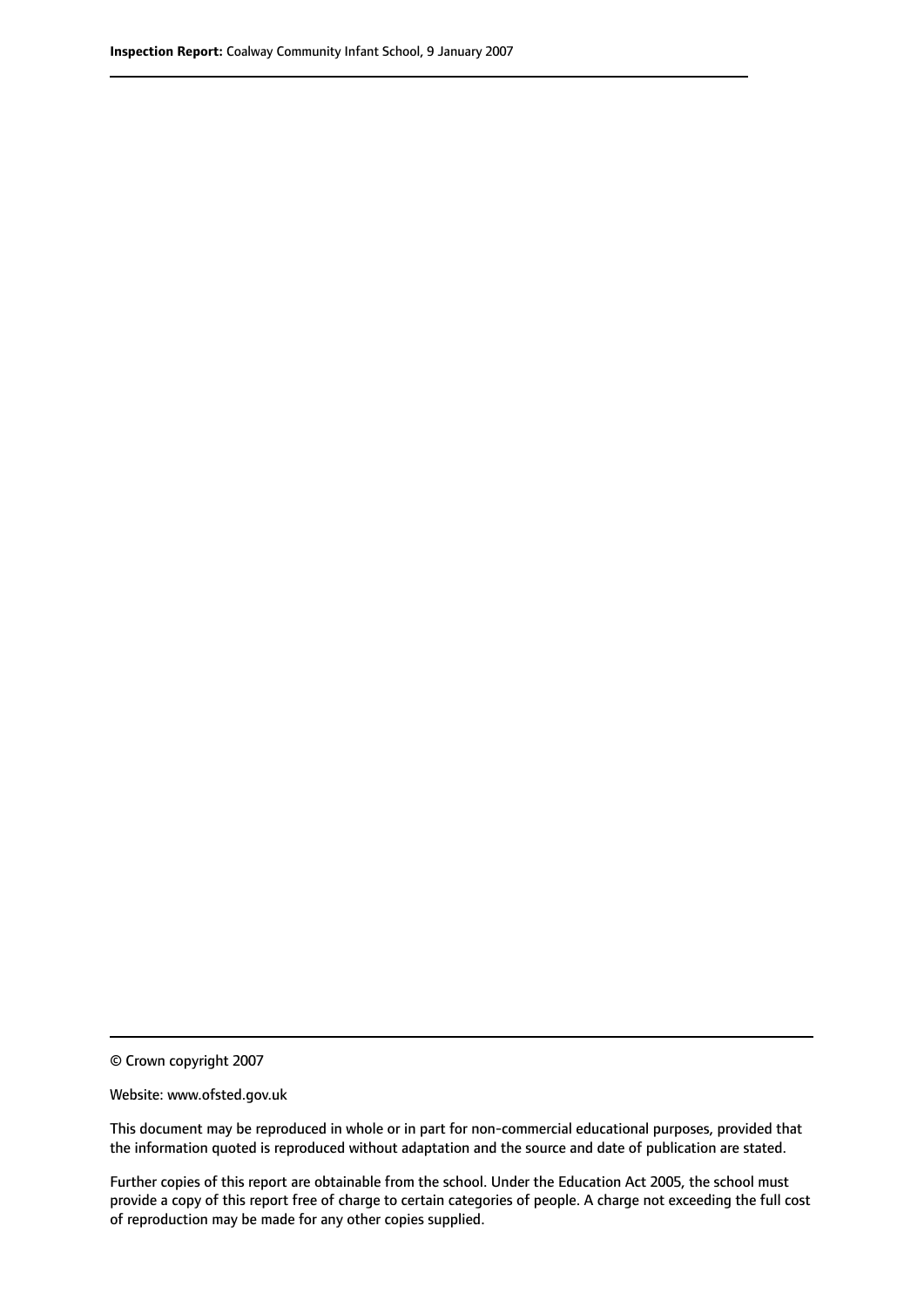# **Introduction**

The inspection was carried out by one Additional Inspector.

# **Description of the school**

This average-sized infant school is situated in the Forest of Dean. The low numbers claiming free school meals does not fully represent the socio-economic status of the area which is below average. Most pupils are White British and a few are from other ethnic backgrounds. There are no pupils who use English as an additional language. The proportion of pupils with learning difficulties is slightly above the national average. There is a wide spread of individual attainment on entry. Taken overall, children's skills are below the level expected when they start in the Reception Year.

### **Key for inspection grades**

| Grade 1 | Outstanding  |
|---------|--------------|
| Grade 2 | Good         |
| Grade 3 | Satisfactory |
| Grade 4 | Inadequate   |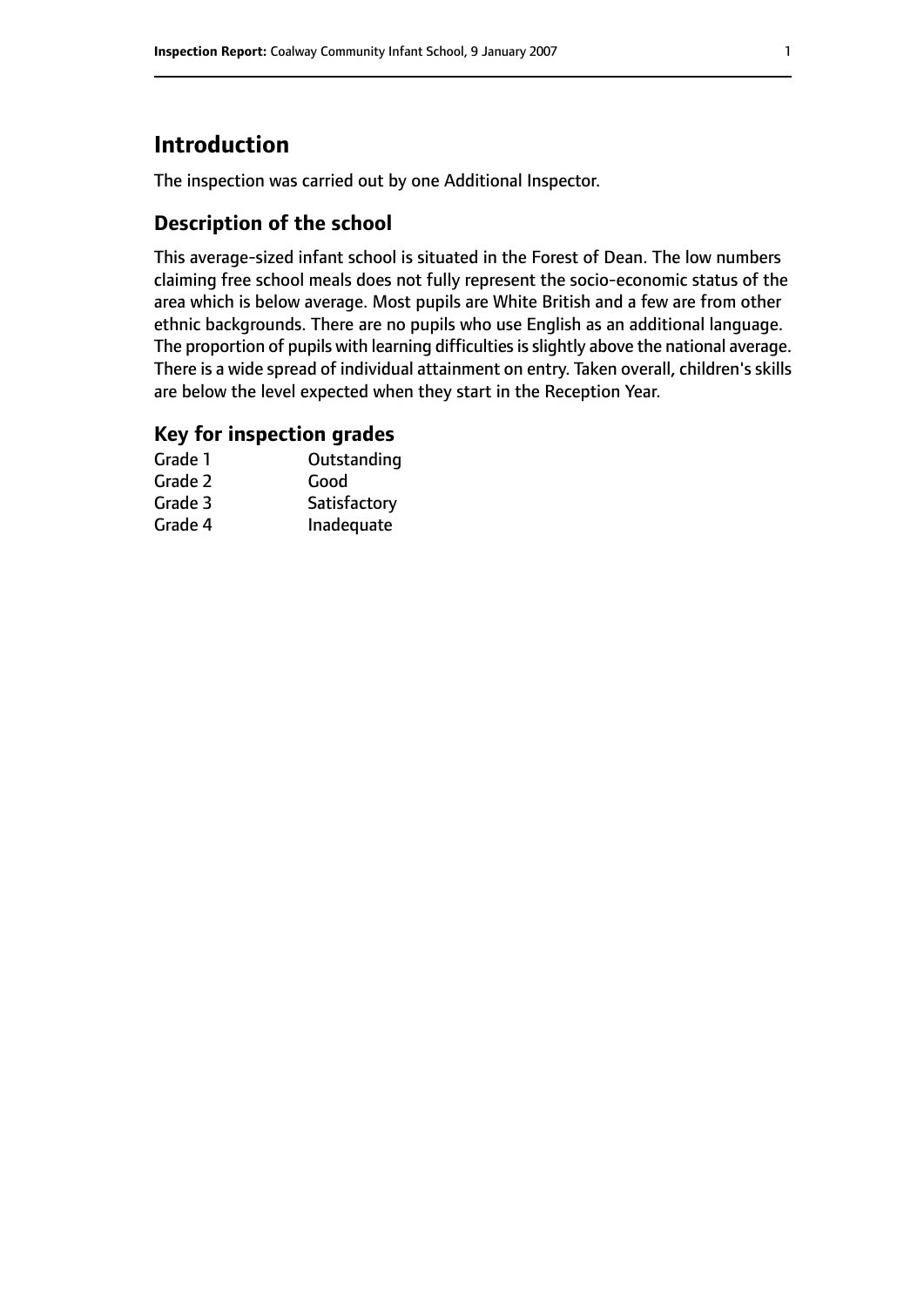# **Overall effectiveness of the school**

#### **Grade: 1**

Thisis an outstanding school which many parents would 'highly recommend'. It ensures that pupils' achievement is exceptional and that standards are extremely high by the end of Year 2. It prepares pupils very well for the next stage of their education.

The secret of the school's success is the highly effective leadership and management. The headteacher's leadership is inspirational. She demands the very best deal for pupils at all times and is supported by an extremely competent senior management team. The excellent teamwork throughout the school ensures that pupils receive outstanding care, guidance and support in all aspects of school life. Staff know the pupils extremely well. Positive relationships between staff and pupils and among pupils ensure that the school environment is highly supportive of learning.

The school has established the highest quality systems for tracking the progress of each pupil throughout their journey in school. Based on an excellent understanding of exactly where each pupil is in their learning, pupils are set very challenging targets for achievement. The pupils are very clear about what they must do to improve their work. One of the outstanding features of the overall good quality of teaching is the very effective deployment of teaching assistants. This leads to excellent support for specific individuals or groups who have been identified for additional help. The best teaching is where teachers take chances and this heightens the pupils' engagement in their learning.

Pupils' personal development and well-being, including their spiritual, moral, social and cultural development, are outstanding. Pupils have very positive attitudes to learning because classrooms are stimulating and their very high quality work is celebrated. One parent echoed the views of many by explaining that her child 'can't wait to go to school each morning' and 'this makes it very easy when your child loves school'.

The curriculum is excellent and ensures that the pupils are taught in a way that helps them make links between the work in different subjects. Pupils' behaviour is exemplary and they contribute extremely well to their own school community and that of the wider world. High quality links with the junior school and other outside groups also enhance their academic learning and personal development. Pupils have a very clear understanding of the importance of keeping fit and healthy. They know, for example, that they need regular exercise and a balanced diet.

The quality and standards in the Reception Year are good. The school's self-evaluation is very thorough but the school is modest about its significant strengths. This is because it is continually striving to improve. Teachers already understand that they need to develop systems to share best practice to build on the strengths and make the school even more effective.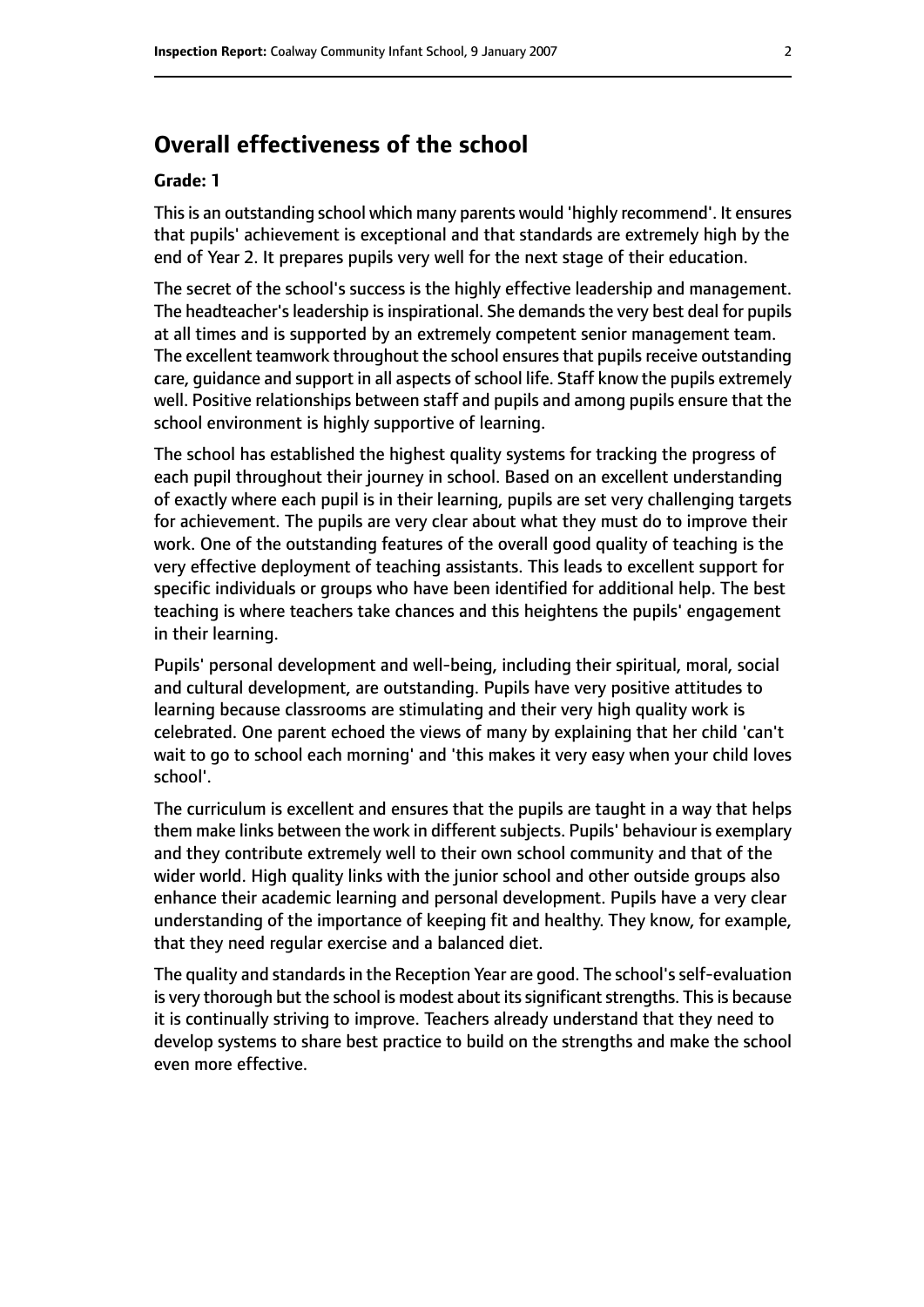#### **What the school should do to improve further**

• Share examples of the most exciting and interesting teaching amongst all teaching staff so that learning consistently captivates and motivates pupil interest.

## **Achievement and standards**

#### **Grade: 1**

Children get off to a flying start in the Reception classes where they achieve well in all areas of learning. By the end of the Foundation Stage, most children have attained the expected levels for their age.

Good progress is maintained in Year 1 and accelerates in Year 2. By the time pupils reach the end of Year 2, standards are extremely high in reading, writing and mathematics. By this point, pupils' overall achievement in relation to their below average starting points is outstanding. Standards are also high in many other subjects such as science, information and communication technology and design and technology. Pupils do well in these other subjects because they are given good opportunities to use their high quality basic skills across the curriculum.

The school has correctly identified that boys did not move on as quickly as girls in the past. Since introducing some new topics and resources that are more suited to the interests of boys, a significant improvement in their standards has been already recorded.

## **Personal development and well-being**

#### **Grade: 1**

Pupils are remarkably well prepared for the next stage of their education with academic and personal skills and attributes that will stand them in good stead in the future. They are very keen and eager to learn and enjoy school tremendously. Excellent spiritual development enables the pupils to think reflectively, for example about special people and the wonders of nature. Pupils' good knowledge of other cultures is well developed through international themes and arts events. Outstanding moral and social development ensures that the pupils know the difference between right and wrong and play together very well.

Pupils contribute with real confidence to their own community through the school council and to the wider world through fund-raising events and links with the local church. Because of childhood illnesses and family holidays during term time, the attendance rate is only average. The school does all that it can to discourage parents from taking their children out of school in this way.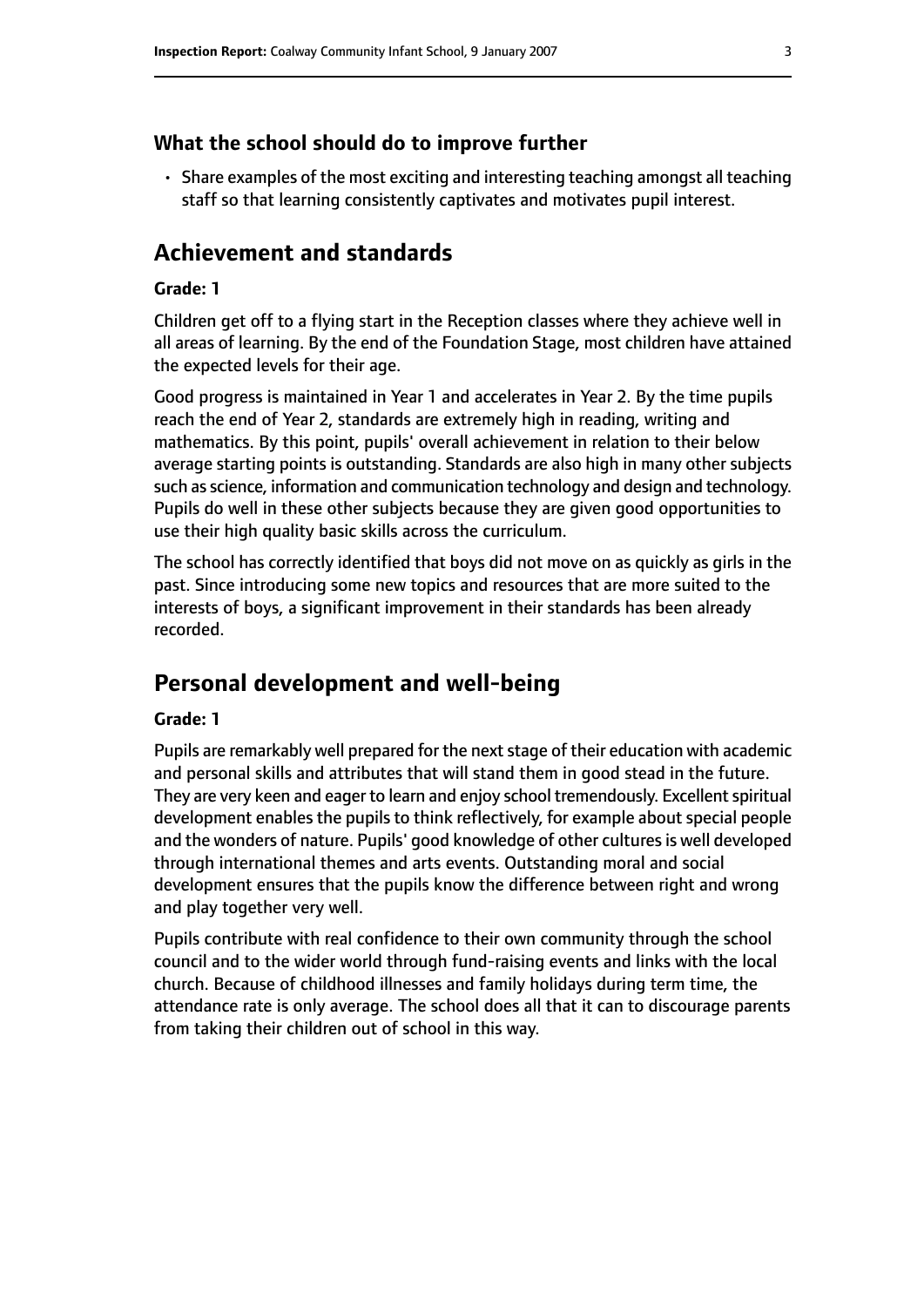# **Quality of provision**

#### **Teaching and learning**

#### **Grade: 2**

The consistently good teaching is reinforced with some aspects of outstanding practice. This is particularly noticeable in Year 2 where very challenging targets are set for individual pupils and this results in excellent achievement. Teachers have a very secure knowledge and understanding of the needs of the young children in their care and use successful methods to engage and encourage them in their learning. Rigorous checking systems ensure that work is extremely well matched to all of the pupils' needs. The very efficient deployment of teaching assistants helps to ensure that the needs of individuals and groups are met. Teachers have high expectations of what the pupils can do and how they should behave. As a result, there is a good pace to lessons and this promotes effective learning. The most successful lessons are when teachers inspire the pupils to link their learning with everyday life.

#### **Curriculum and other activities**

#### **Grade: 1**

The outstanding curriculum is based on interesting topics which helps the pupils make excellent academic progress and contributes well to their personal development. There is a very strong focus on the basic skills of literacy and numeracy which are used well to promote learning in other subjects. For example, pupils record instructions for food and design technology during literacy sessions and this helps them to make links in their learning.

Effective measures have been introduced to ensure that boys do as well as girls. For example, boys have taken a greater interest in learning since topics such as 'pirates' and 'famous explorers' have been introduced. The excellent range of clubs for the older pupils adds much to their enjoyment of school. For example, pupils learn to speak a foreign language, play musical instruments or discover how to observe birds at 'Tiny Twitchers'. During special events, there are good opportunities provided for pupils to learn through participation in activities such as Indian dancing and African drumming, all of which broaden their horizons.

#### **Care, guidance and support**

#### **Grade: 1**

The school keeps a sharp eye on its pupils. They are each known extremely well by the staff, both in personal and academic terms. The procedures for keeping pupils safe and secure are very good and ensure that they feel comfortable and well looked after. One parent commented that her son 'likened school to home, only bigger! What more can I say?'.

Pupils have no hesitation in seeking the advice of adults. Individuals with learning difficulties are given a high level of care and support and this ensures that they thrive.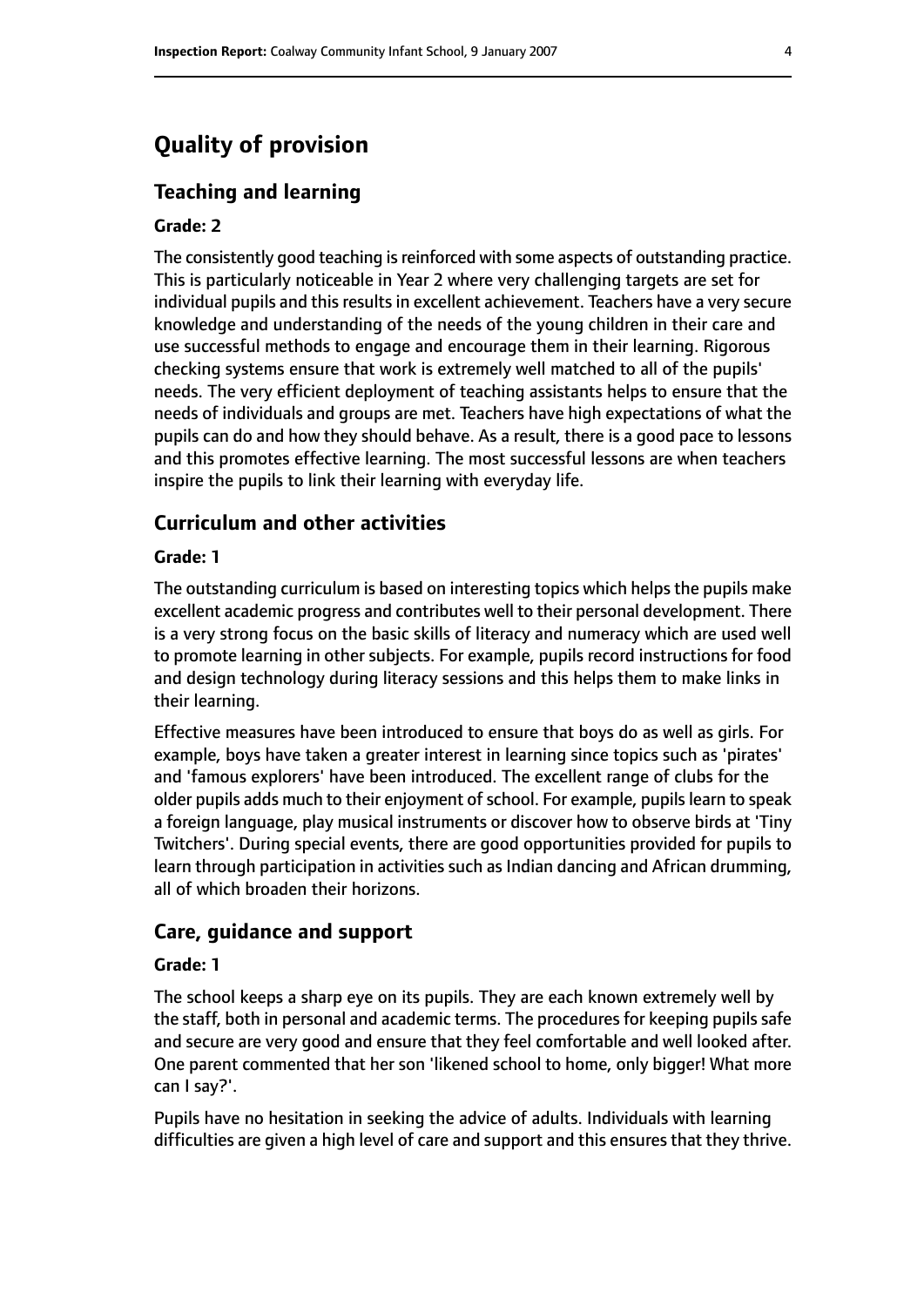The tracking of pupils' progress is exceptionally detailed. This information is used very well to provide an accurate and consistent level of support and quidance. Group targets are used very well in Reception and in Years 1 and 2. As a result, pupils speak confidently about what they need to do to improve their work.

# **Leadership and management**

#### **Grade: 1**

The headteacher and senior managers provide excellent leadership. They very successfully focus on ensuring that pupils achieve their best, academically and personally. A very thorough system of self-evaluation ensures that managers have a clear view of the strengths of the school and areas for development. However, although the staff evaluate the quality of teaching and learning through detailed analysis of the pupils' progress and by work sampling, there is no regular monitoring of best practice. This means that the most lively and exciting teaching is not shared throughout the school.

Governors prudently manage the school's finances to ensure that staffing levels are maintained despite budget cuts. Using the good information provided by the headteacher, they help to move the school forward. The school has made exceptionally good progress since the last inspection and has an outstanding capacity for further improvement.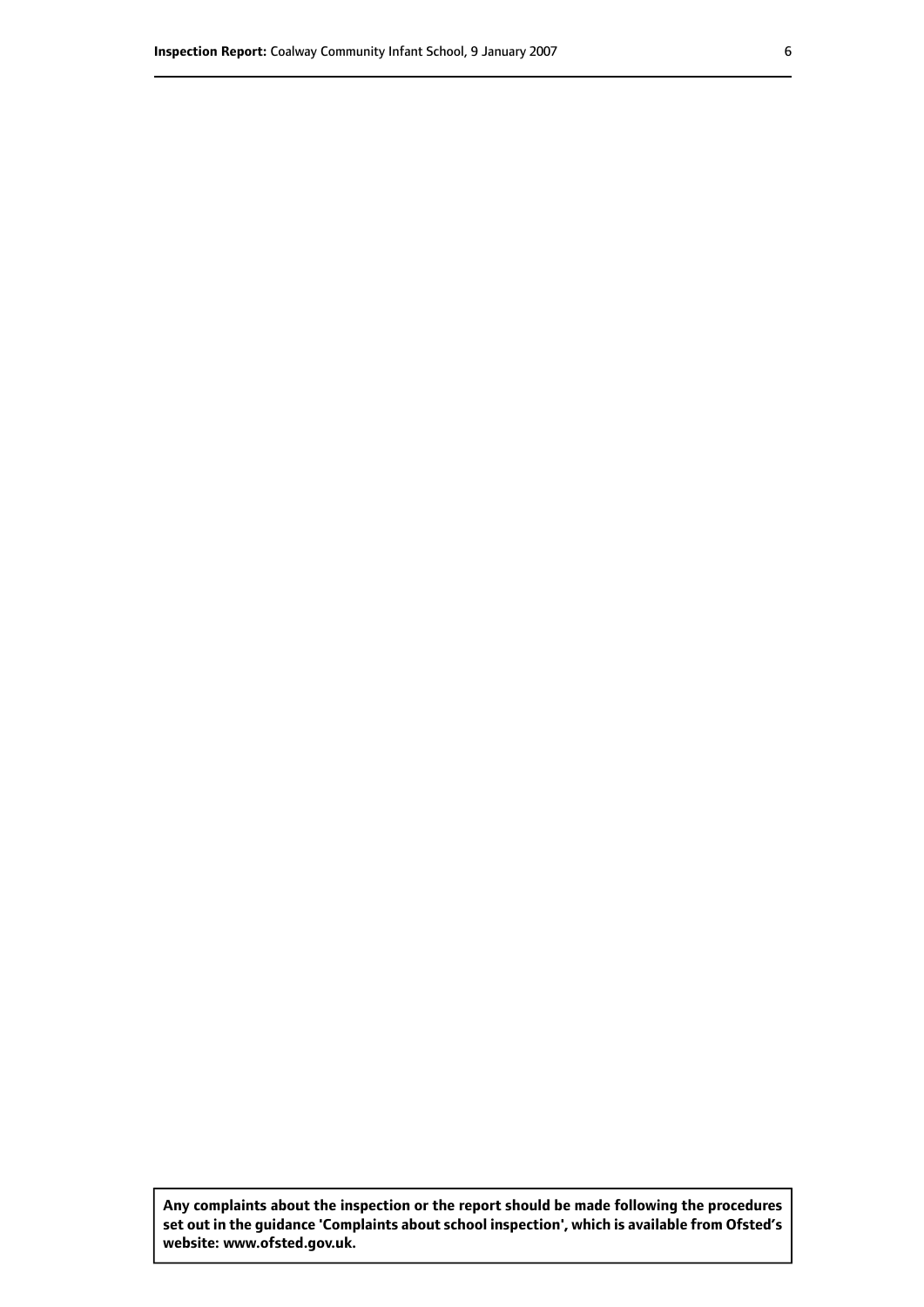# **Inspection judgements**

| Key to judgements: grade 1 is outstanding, grade 2 good, grade 3 satisfactory, and grade 4 | <b>School</b>  |
|--------------------------------------------------------------------------------------------|----------------|
| inadeauate                                                                                 | <b>Overall</b> |

# **Overall effectiveness**

| How effective, efficient and inclusive is the provision of education, integrated<br>care and any extended services in meeting the needs of learners? |     |
|------------------------------------------------------------------------------------------------------------------------------------------------------|-----|
| How well does the school work in partnership with others to promote learners'<br>well-being?                                                         |     |
| The quality and standards in the Foundation Stage                                                                                                    |     |
| The effectiveness of the school's self-evaluation                                                                                                    |     |
| The capacity to make any necessary improvements                                                                                                      |     |
| Effective steps have been taken to promote improvement since the last<br>inspection                                                                  | Yes |

# **Achievement and standards**

| How well do learners achieve?                                                                               |  |
|-------------------------------------------------------------------------------------------------------------|--|
| The standards <sup>1</sup> reached by learners                                                              |  |
| How well learners make progress, taking account of any significant variations between<br>groups of learners |  |
| How well learners with learning difficulties and disabilities make progress                                 |  |

## **Personal development and well-being**

| How good is the overall personal development and well-being of the<br>learners?                                  |  |
|------------------------------------------------------------------------------------------------------------------|--|
| The extent of learners' spiritual, moral, social and cultural development                                        |  |
| The behaviour of learners                                                                                        |  |
| The attendance of learners                                                                                       |  |
| How well learners enjoy their education                                                                          |  |
| The extent to which learners adopt safe practices                                                                |  |
| The extent to which learners adopt healthy lifestyles                                                            |  |
| The extent to which learners make a positive contribution to the community                                       |  |
| How well learners develop workplace and other skills that will contribute to<br>their future economic well-being |  |

# **The quality of provision**

| How effective are teaching and learning in meeting the full range of the<br>  learners' needs?                      |  |
|---------------------------------------------------------------------------------------------------------------------|--|
| $\mid$ How well do the curriculum and other activities meet the range of needs<br>$\mid$ and interests of learners? |  |
| How well are learners cared for, guided and supported?                                                              |  |

 $^1$  Grade 1 - Exceptionally and consistently high; Grade 2 - Generally above average with none significantly below average; Grade 3 - Broadly average to below average; Grade 4 - Exceptionally low.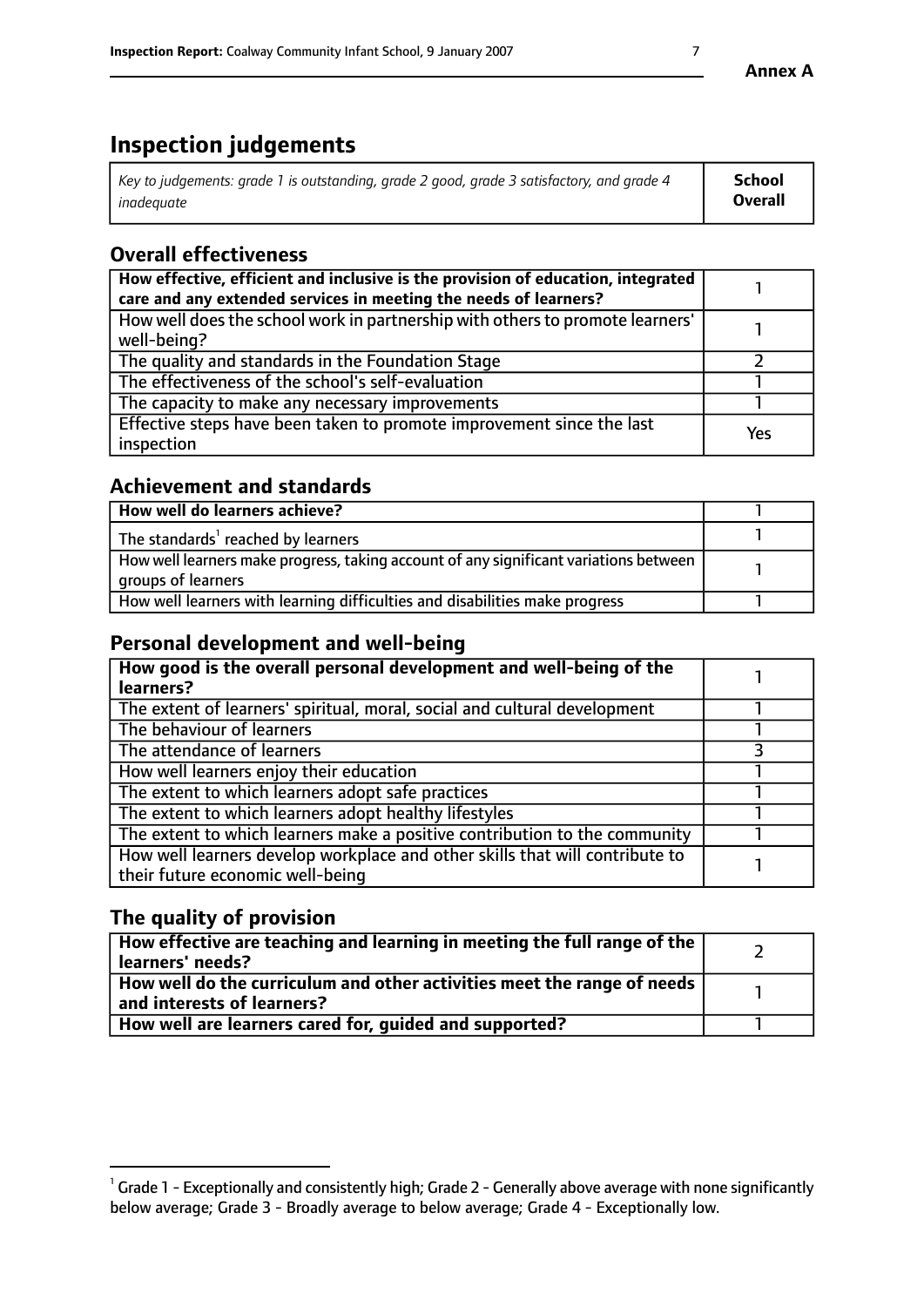# **Leadership and management**

| How effective are leadership and management in raising achievement<br>and supporting all learners?                                              |           |
|-------------------------------------------------------------------------------------------------------------------------------------------------|-----------|
| How effectively leaders and managers at all levels set clear direction leading<br>to improvement and promote high quality of care and education |           |
| How effectively performance is monitored, evaluated and improved to meet<br>challenging targets                                                 |           |
| How well equality of opportunity is promoted and discrimination tackled so<br>that all learners achieve as well as they can                     |           |
| How effectively and efficiently resources, including staff, are deployed to<br>achieve value for money                                          |           |
| The extent to which governors and other supervisory boards discharge their<br>responsibilities                                                  |           |
| Do procedures for safequarding learners meet current government<br>requirements?                                                                | Yes       |
| Does this school require special measures?                                                                                                      | No        |
| Does this school require a notice to improve?                                                                                                   | <b>No</b> |